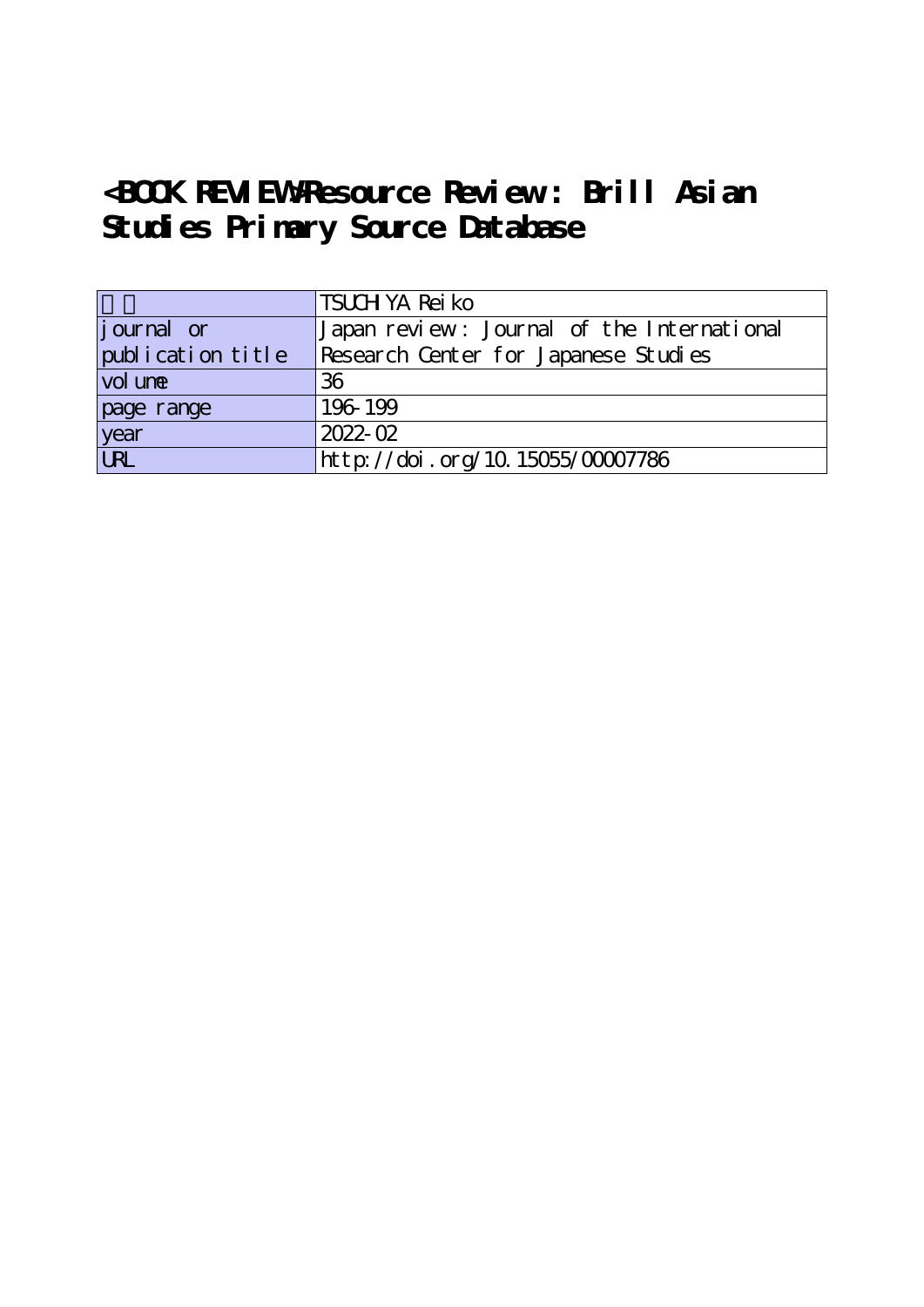### **Resource Review**

## **Brill Asian Studies Primary Source Database**

https://primarysources.brillonline.com /subject/Asian%20Studies



**Reviewed by TSUCHIYA Reiko**

The Brill Asian Studies Primary Source Database is a collection of English-language materials, primarily English-language newspapers published in Japan and Asia from the late nineteenth century through to the 1950s. Newspapers are "the frst draft of history"; they constitute a vital record of our times, and leave traces in our collective memories. In recent years, newspapers and magazines have become available to many researchers in reprints, microfilms, and databases. The database under review here is an important element in a growing body of such historical material. Its value to the researcher is enhanced by crossreferencing and its comparison of multiple sources.

Of the English-language newspapers published in modern Japan, *The Japan Times* (1897–), and *The Japan Advertiser* (1913–1940) are the best known, and both can be accessed in *The Japan Times Archives* database.1 Digital versions of *The Independent* (1896– 1899) and *The Korea Daily News* (1896–1989), both published in Korea under Japanese rule, have also been digitized. However, the collection under review here contains nine other important English-language newspapers, as well as magazines, yearbooks, and pamphlets in English. Together they constitute a very rare and interesting resource for scholars and students of Japan and Asian studies.

The most important of these is *The Japan Chronicle* (1900–1940). This newspaper was founded in Kobe by Robert Young (1858–1922), a Londoner with Scottish roots. Although Japan's first English-language newspaper was published in Nagasaki in 1861, Yokohama and Kobe became the two centers for foreign-language newspaper publishing in Japan. *The Japan Chronicle* was notable for being relatively balanced and liberal in its tone. Indeed, it was, according to one authority, "the best of Japan's pre-war English-language newspapers."<sup>2</sup> This online version usefully also includes *The Kobe Weekly Chronicle*, the initial title of *The Japan Chronicle*.

Other English-language newspapers published in mainland Japan and included here are *Trans-Pacific* (1919–1940) and *Japan News-Week* (1938–1941). The former was published by Benjamin Fleisher, who was also responsible for *The Japan Advertiser*. Indeed,

<sup>1</sup> https://info.japantimes.co.jp/archives/.

<sup>2</sup> O'Connor 2002, pp. 334–347.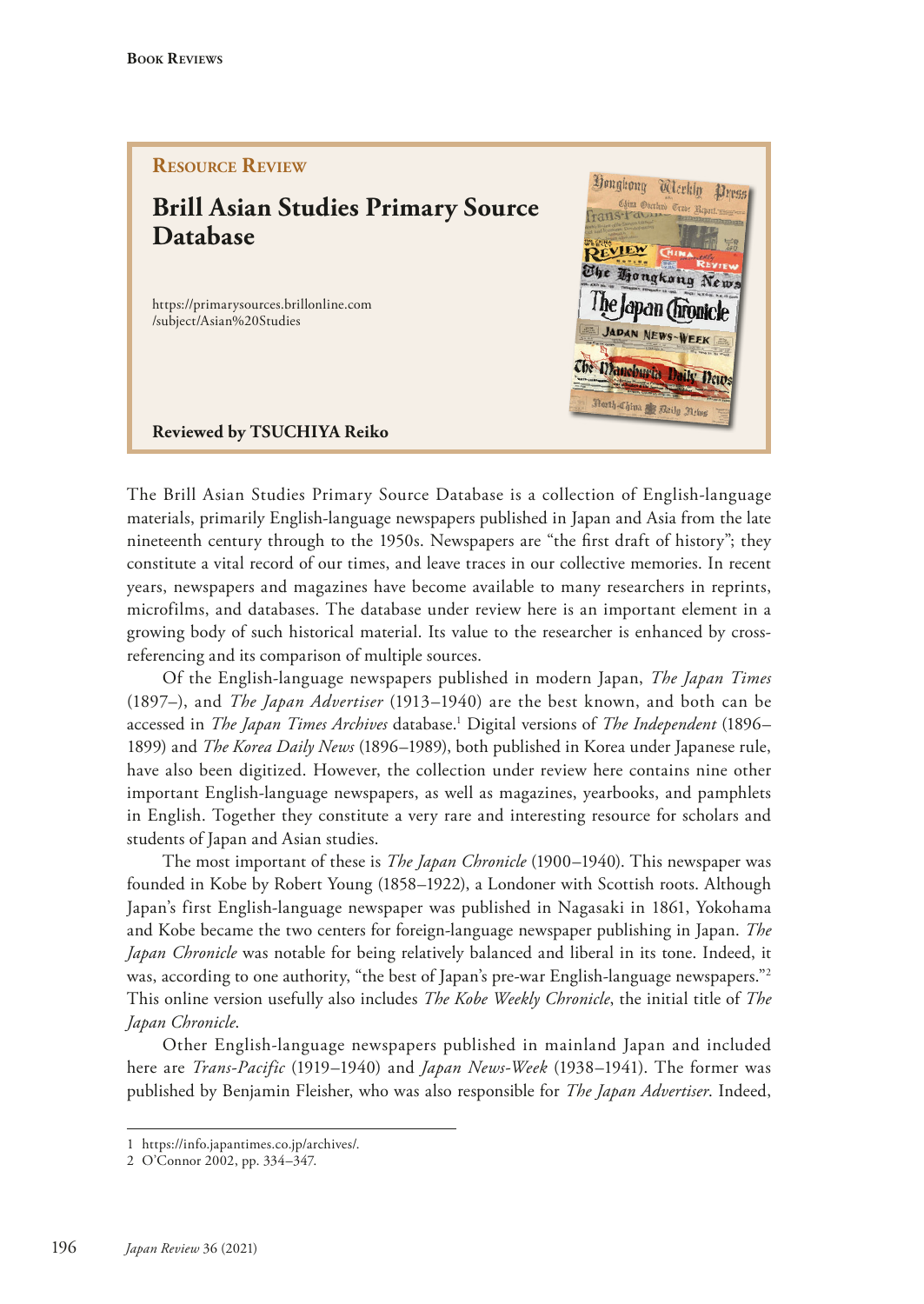*Trans-Pacifc* was a weekly summation of *The Japan Advertiser*. Brill's online version is the most complete available. The latter was the last independent English-language newspaper funded by foreign capital in Japan before the outbreak of the Asia-Pacifc War. There is, however, an unfortunate and significant gap in coverage from summer to December of 1941, at the height of negotiations between Japan and the U.S.A.

Brill's collection also comprises two important English-language newspapers based in China: *The North China Herald* (1850–1940s), and *The North China Daily News*  (1864–1950). Both papers were published in Shanghai at about the same time by the same company, one being a weekly and the other a daily. *The North China Herald* was the official journal for British consular notifcation, and announcements of the Shanghai Municipal Council. It also carried news and gossip about foreign nationals in the settlements in China. Meanwhile, *The North China Daily News* was the most influential daily, and the most important Anglophone source of information about East Asia. What strikes the reader today is the way news about events in Asia, such as Japan's first modern expedition to Taiwan in 1874, was distributed through a media network of English-language newspapers in Shanghai, Nagasaki, and Yokohama, Chinese newspapers in Shanghai, as well as Japanese newspapers in Tokyo.

The Brill collection also contains four English-newspapers published in Seoul, Dalian, Beijing, and Hong Kong respectively. Their shared purpose was to promote the Japanese imperial cause. The first of these, *The Seoul Press* (1907–1937), was a successor to *The Seoul Press Weekly*, founded in 1905 by the Englishman J. W. Hodge with a grant from the Japanese legation in Korea. *The Seoul Press* was in part an official riposte to *The Korea Daily News*, founded in the same year by another Englishman, Ernest Thomas Bethell, whose journalism had been critical of Japanese colonial policy. *The Seoul Press* was acquired by the Resident-General in Korea, and after the 1910 annexation of Korea it became the official daily for the Office of the Government General of Korea (Chōsen Sōtokufu).

*The Manchuria Daily News* (1908–1940) was the sister paper to the *Manshū Nichinichi shinbun*, a Japanese language newspaper founded in Dalian in 1907. Both newspapers were capitalized by the South Manchurian Railway Company. With the establishment of the Japanese puppet state of Manchukuo in 1932, the paper showcased Manchukuo as a modernizing, dynamic new Asian power. With the addition of related supplements, such as *Manchuria Magazine*, *Manchuria Month*, *Contemporary Manchuria*, and *The Manchuria Information Bulletin*, the paper provides for contemporary researchers a rounded picture of Japanese power in Manchuria.

*The North China Standard* (1919–1930) was founded by John Russell Kennedy (1860–1928), master architect of Japan's English-language propaganda network in East Asia. Russell Kennedy brought in a series of capable editors, who between them made of the paper something substantially more than a propaganda outlet. The very fact of its pro-Japanese foundation makes the paper a useful guide to Japanese official thinking on China.

*The Hong Kong News* was a Japanese propaganda paper founded immediately after the Japanese occupation of Hong Kong. It ran from 25 December 1941, the day known as Black Christmas, until 17 August 1945, the week before liberation. It is an invaluable guide to life in Hong Kong under the Japanese Occupation.

The Brill collection contains other wartime publications issued under the auspices of Japan's flagship semi-official newspaper, *The Japan Times*. They include *The Japan Times*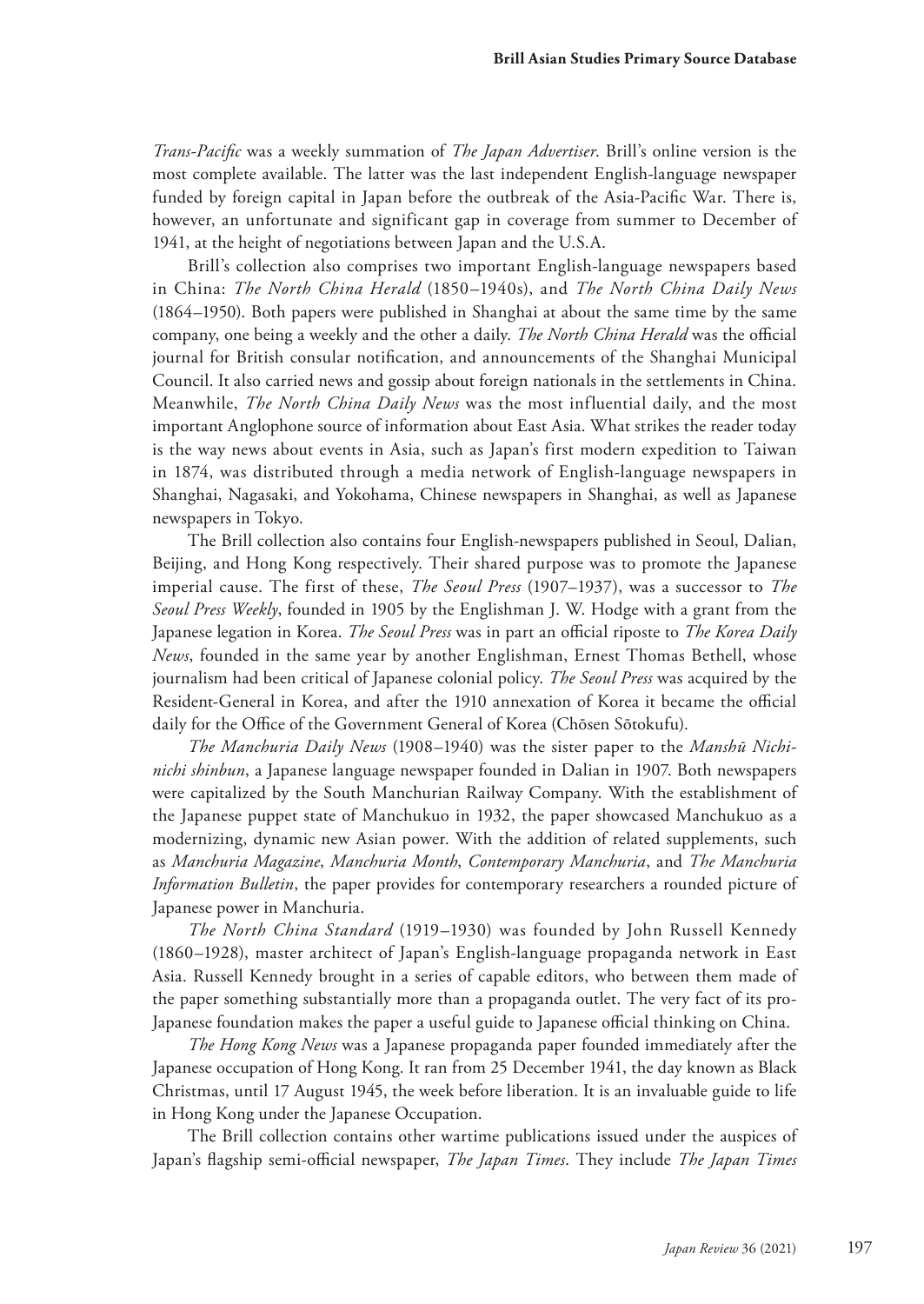*Weekly* (1938–1942) and its successor, *The Nippon Times Weekly* (1943), both of which had full-color covers. Zumoto Motosada's 1941 *Short History of The Japan Times* is also accessible here, and it demonstrates the importance to Japan of keeping some English-language channels of information open to the Western powers in wartime.

Other highlights of the Brill collection include the magazine *Contemporary Japan* (1932–1970) and *The Japan Year Books* (1931–1952), both of which are important basic sources for understanding Japan in wartime and during the Allied Occupation. *Contemporary Japan* was a quarterly magazine published in Tokyo by the semi-official Foreign Afairs Association led by Masamichi Royama (1895–1956). Each issue consisted of articles and speeches by leading Japanese intellectuals, politicians, and writers such as Baba Tsunego, as well as articles by Hugh Byas and other infuential Western journalists of *The Times* and *New York Times*. *Contemporary Japan* ofers a relatively even-handed view of contemporary East Asia at a time when rational discussion was increasingly under attack. *The Japan Year Books* collection, for its part, constitutes a series of directories averaging ffteen hundred pages each, brimming with information on Japan and overseas territories like Sakhalin and Manchuria. This is the most comprehensive and concise guide to the general situation in Japan for the 1930s and 1940s.

Finally, the collection *Mobilizing East Asia Online*, offers the researcher such rare periodicals as *Israel's Messenger* (1904–1941), published in Shanghai for Jewish communities in East Asia. It is a vital source of information on Jewish settler relations with official Japan and the Japanese community. In a dedicated section named "Bookshelf,*"* there is an extensive collection of rare English-language books and pamphlets on Japan and Asia published between the 1930s and 1950s. One such, *The Peking and Tientsin Times Christmas Supplement* (1937), is striking for the insights it afords into the foreign community in the Tianjin Concession six months into full-scale war with Japan. *Mobilizing East Asia Online* also incorporates a digital version of *The English-Language Press of East Asia, 1918*–*1945* (Brill 2010) by Peter O'Connor, an advisor to the collection and a specialist on English-language media in Japan and Asia.

In terms of user-friendliness, the quality and legibility of most images are only as good as the original holdings: some images are digitized from the original hard copy, and others from microflm so that legibility is uneven. Moreover, microflm holdings are only in black and white, even when the original was published in color. The result is a loss of historical validity. However, any researcher who has performed irksome microflm searches of newspapers will appreciate these fully-searchable sources. The word search function is efficient, fast, and on the whole user-friendly. On the downside, searching through all the hits is hampered somewhat by the need to enter and exit each individual issue that comes up in the search results. This can be time consuming given the sheer scale of this collection. So, there is room for improvement in the subscriber interface.

Overall, however, Brill Asian Studies Primary Source Database promises to bring Japan's modern history closer to scholars and students, afording a deeper understanding of contemporary biases and hitherto unknown rivalries. This collection is certainly an essential source of information for the study of Japan and Asia in the first half of the twentieth century.